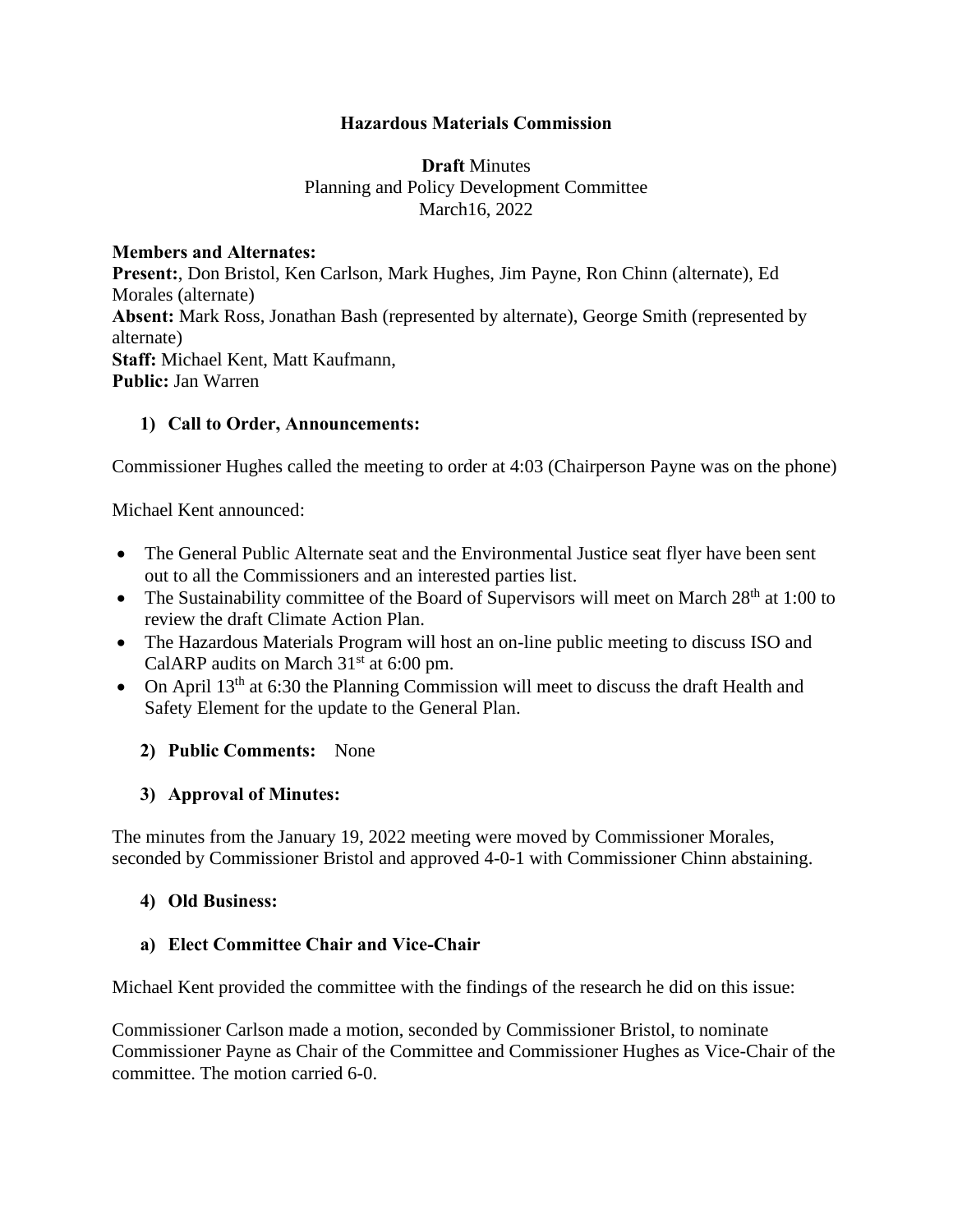# **b) Discuss potential hazardous of marijuana processing waste**

Michael Kent said he spoke with Nick Crain from the Riverside County CUPA who told him that after AB 318 failed, which would have provided an exemption from hazardous waste laws for marijuana plant waste, the CUPAs have not tried to introduce new legislation and are in a holding pattern.

Commissioner Carlson said that part of the fear around the plant waste is that it could get into the leachate at compost facilities and affect the waste water systems. There is a Byron composting facility that could impact the delta if marijuana plant waste was going to it. Commissioner Bursan thought that maybe other states like Oregon and Colorado may have data on this issue.

# **5) New Business:**

# **a) Review and consider recommendations for the hazardous materials-related sections of the draft Contra Costa County General Plan Stronger Communities Element being reviewed by the Planning Commission**

The committee reviewed two policy recommendations they made to the Board of Supervisors in a letter dated March 1, 2021 that could have been included in the Stronger Communities Element. However, staff reported that these policies were not addressed in the Stronger Communities Element. The Committee directed staff to reach out to the Department of Conservation and Development staff working on the General Plan update to find out this these policy recommendations were reviewed, if so, if they were reject and why, or if they are going to be addressed in the Health and Safety Element which due to come out in April.

# **b) Review and consider recommendations for proposed household lithium-ion battery legislation**

The committee reviewed the text of SB 1215 and AB 2440.

Commissioner Bristol asked if the committee felt if the Board of Supervisors writing to the Legislature about a particular bill based on the recommendation of the Commission would make a significant difference and is worth doing. Commissioner Carlson said that he thought that based on his experience as an elected official that is does make a difference and encouraged the committee to consider developing recommendations about the bills.

The committee asked staff to find out if the bill intends that the producers of products with embedded batteries be covered by the legislation, or just the producers of the batteries in products with embedded batteries be covered by the legislation.

The committee decided to consider the bills again at their next meeting once this research had been completed.